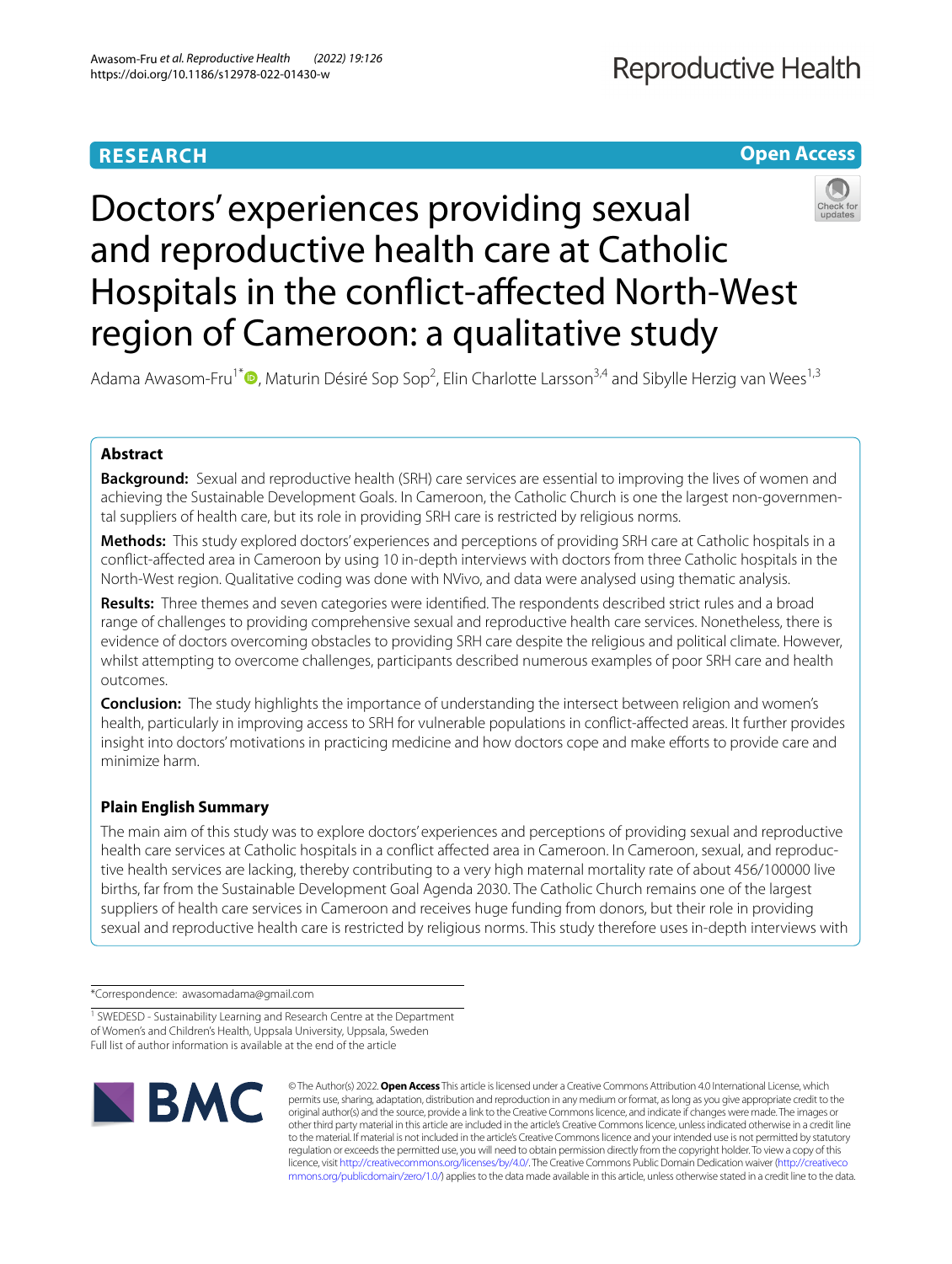doctors from Catholic hospitals in the North-West region to explore their experiences in providing sexual and repro‑ ductive health services in a confict region. Qualitative coding was done with NVivo, and data analysed using thematic analysis. The respondents described strict rules and a broad range of challenges to providing comprehensive sexual and reproductive health care services. Nonetheless, there is evidence of doctors overcoming obstacles to providing sexual and reproductive health (SRH) care despite the religious and political climate. However, while attempting to overcome challenges, participants describe numerous examples of poor SRH care and poor health outcomes. The study highlights the importance of understanding the intersect between religion and women's health, particularly in improving access to SRH for vulnerable populations in confict afected areas. It further provides insight into doctors' motivations for practicing medicine, and how doctors cope and make eforts to provide care and minimize harm.

**Keywords:** Sexual and reproductive health, Doctor's experiences, Catholic hospitals, Cameroon

## **Background**

Sexual and reproductive health and rights (SRHR) are essential to promoting gender equality and ensuring good health for all and are integral to achieving the Sustainable Development Goals (SDGs), especially goals 3, 4 and 5 [\[1](#page-7-0)]. Accessing top quality SRHR services is essential to improving women's lives worldwide, particularly in Sub-Saharan Africa, where a high burden of disease and mortality is associated with limited access to SRHR [[2\]](#page-7-1). Reproductive health infuences a woman's quality of life, and lack of access to SRHR services can lead to unintended pregnancies, unsafe abortions, sexually transmitted infections, gender-based violence, disability and maternal death [[3\]](#page-7-2).

Faith-based health providers are organisations that deliver health services to their populations, but these services are underlined by principles and morals based on religious beliefs [[4\]](#page-7-3). Faith-based health providers have a long-standing history of providing health care to populations in many countries in Sub-Saharan Africa, where reports have estimated that these providers contribute about 30‒70% of all health care [[5\]](#page-7-4). Faith-based health providers have been able to reach extended communities, assisting people most in need by complementing services provided by the public health sector  $[6]$  $[6]$ . They have also been involved in sexual and reproductive health care services, especially providing family planning and HIV/ AIDS services in Sub-Saharan Africa. For example, the Global Fund to Fight Aids recognized the importance of faith-based actors as partners and has channelled almost 2 billion dollars through these organisations to strengthen programs aimed at addressing AIDS, tuberculosis and malaria [[7\]](#page-8-1). Some reports have claimed that about 25% of all HIV/AIDS-related services worldwide are provided by the Catholic Church [\[8\]](#page-8-2).

The Catholic Church is one of the largest non-governmental providers of health services in the world [[6\]](#page-8-0). However, all institutions under the umbrella of the Catholic Church must serve the population in accordance with the norms and values of the church  $[9]$  $[9]$ . These directives are stringent and allow little fexibility regarding SRHR [[10](#page-8-4), [11\]](#page-8-5). The Catholic Church, for example, forbids the use of all forms of modern contraception, including sterilization and the use of condoms  $[12]$  $[12]$ , and further forbids abortions when directly intended to end a pregnancy after conception [[13](#page-8-7)]. Moreover, Catholic health care services are prohibited from providing access to emergency contraceptives [[14\]](#page-8-8). Instead, the Catholic Church promotes abstinence for the unmarried and encourages fdelity among married couples as the only morally acceptable and most efective way to prevent sexually transmitted infections  $[15]$  $[15]$ . The Catholic Church does not support comprehensive sexual education and argues that it is the right of the parents to educate their children on matters of sexuality, with emphasis on teachings that obey the moral obligations of its doctrine [\[10\]](#page-8-4).

The Ministry of Public Health governs the Cameroonian health system. Health service is provided by public, private and traditional health care services [\[16](#page-8-10)]. About 40% of health care delivery provided by the private sector is composed of faith-based actors, NGOs and private institutions  $[17]$  $[17]$ . The Catholic Church plays a pivotal role in health service provision in Cameroon and provides about a third of all faith-based health care in the country [[18\]](#page-8-12). Faith-based health providers hold a good reputation in Cameroonian communities, particularly for their quality of care and compassionate service [\[19\]](#page-8-13). Despite strict rules and norms surrounding SRHR, in the recent decade in Cameroon, faith-based health providers, including Catholic health providers, have been engaged by donors in several sexual and reproductive health programmes [[20\]](#page-8-14). For example, Catholic health providers have been included in performance-based fnancing initiatives funded by the World Bank to increase access to sexual and reproductive health care, HIV/AIDS programmes as well as midwifery training [\[21](#page-8-15)]. In spite of this increased engagement of faith-based actors by donors, SRHR indicators in Cameroon continue to be poor, with an unmet need for family planning at 23% and high maternal mortality of 467/100,000 live births, far from the goal set by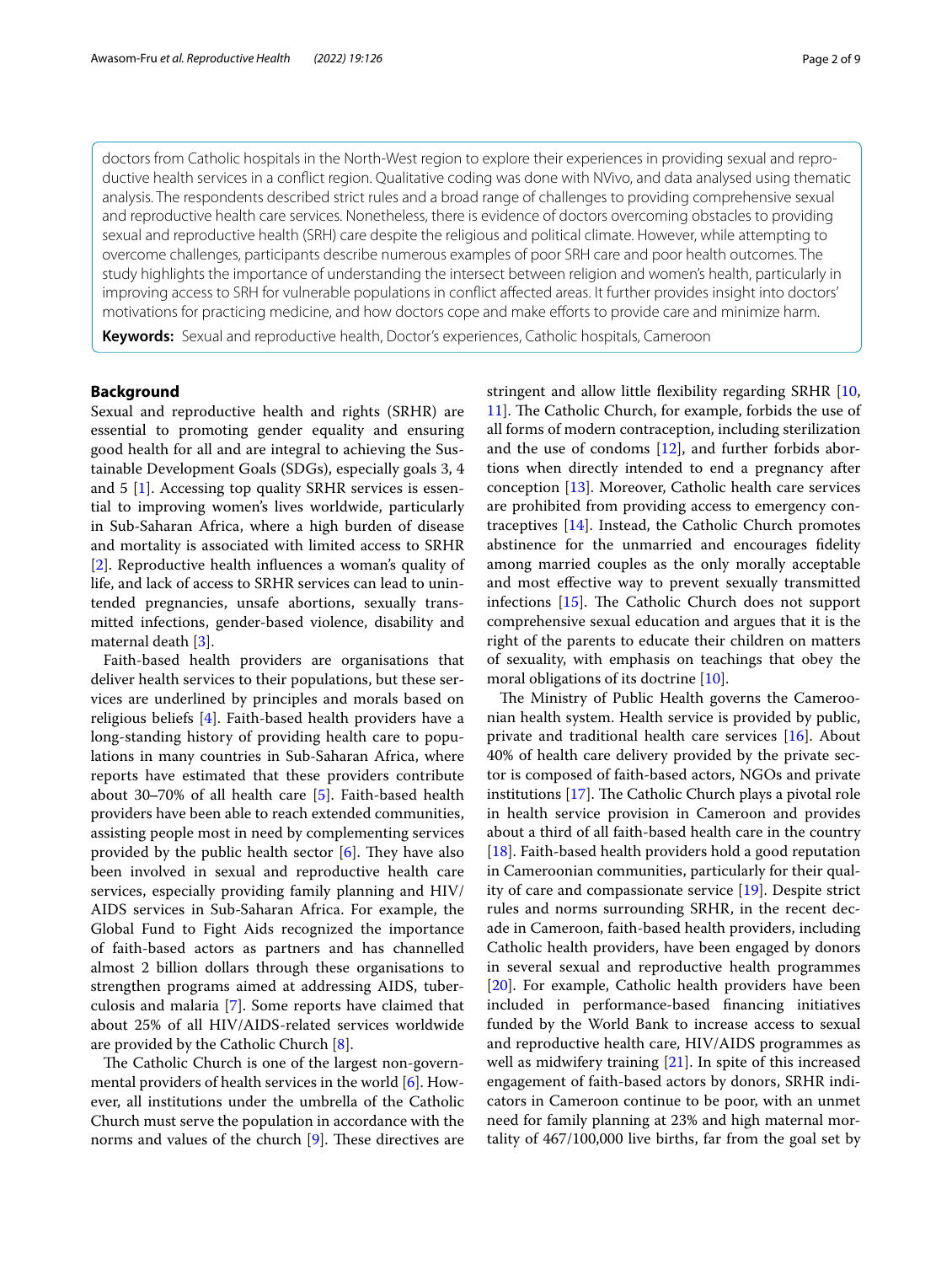the SDG  $[23]$  $[23]$ . There is also some evidence to suggest that SRHR efforts have not been successful among Catholic health providers in Cameroon  $[22]$  $[22]$ . The North-West region of Cameroon, where this study took place, has been severely affected by conflict since 2016 [[24\]](#page-8-18). This confict has further hampered access to health care services, including SRHR, as there has been a growing need to provide health care to the population [[25\]](#page-8-19). Given these poor SRHR outcomes, the high unmet need and the continued programmatic support of Catholic hospitals, it remains important to understand the delivery of sexual and reproductive health services at Catholic hospitals, particularly in confict-afected areas, which have additional limited access to health care.

## **Research methods**

#### **Conceptual framing**

The conceptual framework that guided this study is situated at the interface between gender and religion, particularly Catholicism, and health care provision in fragile health systems. The research explores and builds on research on tensions between Catholicism and sexual and reproductive health and posits these in a context where the health system is fragile due to confict [[11\]](#page-8-5). Civil conflict has been shown to directly affect the health outcome of a population, leading to poor health outcomes, particularly in women. In regions with already fragile health care structures, confict further exposes these weaknesses and leaves the population stranded. A study on post-war efects of confict showed that longterm death and disability due to direct and indirect causes of civil war disproportionately afect women and children [[26\]](#page-8-20). It draws on literature and builds on the idea that faith-based health care providers can reach communities in the context of confict because they appear more fexible and manage to withstand the stress of the crisis  $[26–29]$  $[26–29]$  $[26–29]$  $[26–29]$ . This conceptual framework guided the following aim: to explore the experiences of doctors providing sexual and reproductive health care at Catholic hospitals in a confict-afected region.

## **Study design**

This is a qualitative study using in-depth interviews to explore doctors' experiences in delivering sexual and reproductive health care at Catholic hospitals. The study was reported following the Consolidated Criteria for Reporting Qualitative Research (COREQ) [[30\]](#page-8-22).

## **Study setting**

Cameroon is a lower-middle-income country located in Central Africa and has a population of about 26,545,863 inhabitants  $[31]$  $[31]$  $[31]$ . This bilingual (English-French) country comprises 10 administrative regions divided into 189 health districts  $[32]$  $[32]$ . The English-speaking part constitutes two of the 10 regions and makes up about 20% of the country's population  $[33]$  $[33]$  $[33]$ . The population of Cameroon is 38.4% Catholic, 26.4% protestant, 20.9% Mus-lim and about 14% other beliefs [\[33](#page-8-25)]. The main health fnancing sources are the government, public enterprises, foreign aid donors, private enterprises, households, religious missions and non-governmental organisations (NGOs) [\[34](#page-8-26)].

This study was conducted in the North-West region of Cameroon, one of two anglophone regions. The anglophone regions have been undergoing what is controversially known as the "Anglophone Crisis", characterised by civil protest, strikes, the evolution of armed groups and militarization of the region to date [\[24\]](#page-8-18). Human Rights Watch reports indicate that hundreds of thousands of civilians have been displaced and/or killed, including the deaths of many armed separatists and military personnel since the beginning of the crisis  $[35]$  $[35]$ . The crisis has caused the destruction of many health care structures in an already fragile health care system, leaving the population in the North-West region of about 2 million inhabitants [ $36$ ] vulnerable to disease and death [ $25$ ]. There are about 20 Catholic health providers in the North-West Region of Cameroon, of which only a few have remained functional since the onset of the crisis. These services have primary, secondary and tertiary health structures in the region. Three Catholic hospitals, which were still functional, were purposefully selected for this study based on their ofering general consultation services, including sexual and reproductive health care services such as maternal and childcare services to the population. The hospital names are purposively omitted to protect the anonymity of the research participants. Cameroon was selected as a case study because it was accessible to the research team even though it is a confict-afected area.

## **Study population and sampling**

Purposive sampling was used to select 10 medical doctors working at three Catholic health care facilities. Selection criteria were general practitioners who have worked at a Catholic hospital for at least one year. General practitioners were selected because they have frst-hand exposure to all patients who present at the hospital, including women seeking sexual and reproductive health care services. Specialists were excluded because the range of patients they see is specifc and would not ft the scope of this paper. The participants included three female and seven male doctors available for the study; their working experience in Catholic hospitals ranged from two to seven years. We reached the maximum number of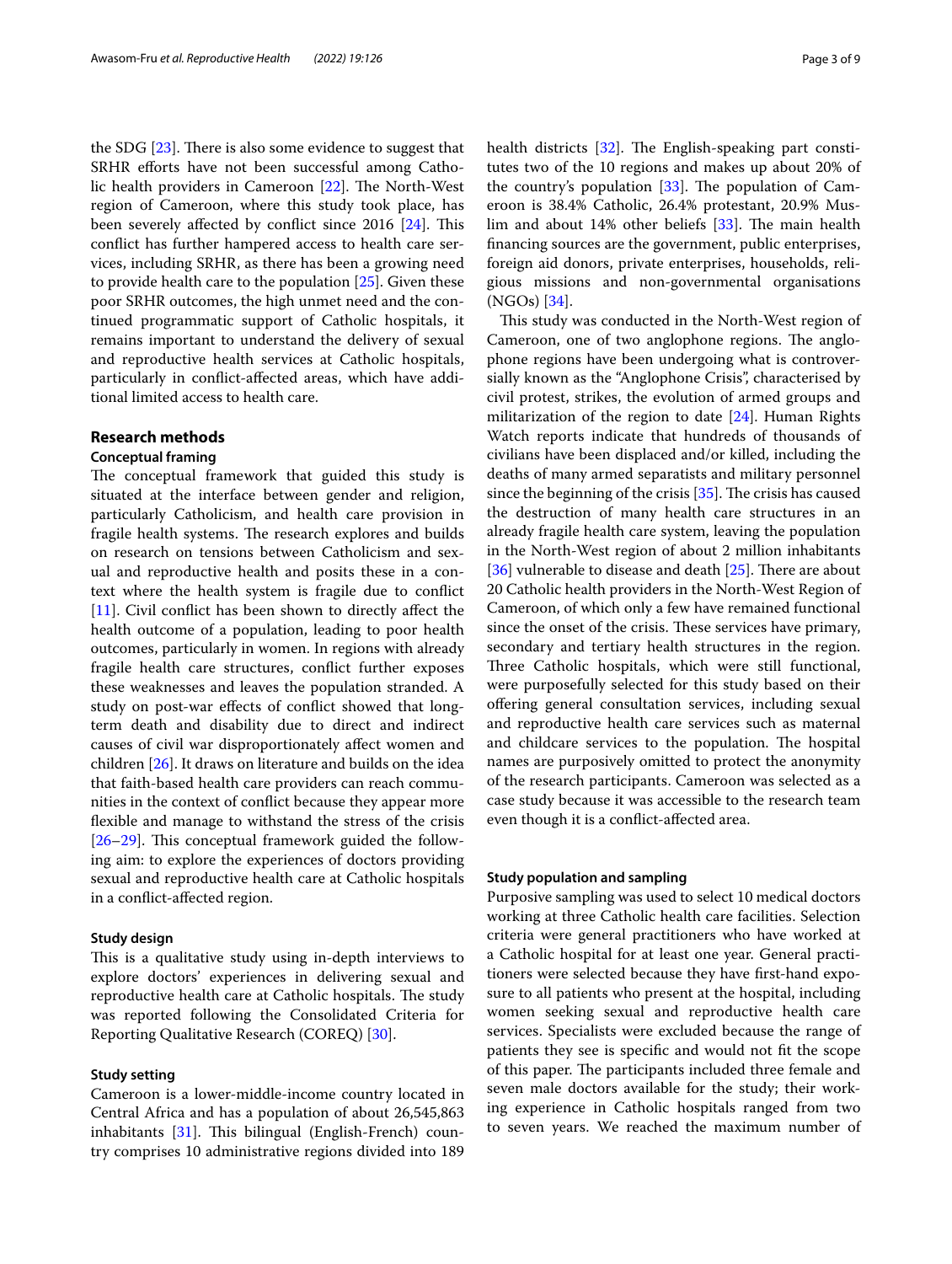participants at these hospitals. Selecting additional sites was not possible due to security reasons.

## **Data collection**

All interviews were conducted in English by AAF, who used an interview guide (Annex 1) within a 6-week period. Some interviews were conducted over Zoom, whilst others were done at the doctors' offices. Interviews lasted approximately 40 min and were recorded using a mobile phone and computer. The interviews were transcribed. Information was stored in the researcher's laptop and safely kept using a password known only by the principal investigator to ensure the confdentiality of sensitive information.

## **Data analysis**

Data were analysed using the principles of thematic analysis by Braun and Clark  $[37]$  $[37]$  $[37]$ . The analysis began by transcribing the recorded data within four weeks of the in-depth interviews. The recorded data was listened to twice to ensure information was not lost and underlying meaning was represented in the transcription. The data was re-read, making notes of explanations.

Double open coding was done by AAF and SHvW with the assistance of NVivo version 12.0 [\[38](#page-8-30)]. Initial coding involved analysing the meaning of the text, including all data that were potentially relevant to the research aim, into different or similar codes. The next stage of coding included recoding and rechecking original codes. After this, similar codes were grouped into subcategories, categories and themes. Every subcategory consists of at least fve quotes to illustrate the subcategory. In other words, a subcategory was only created if we found repetition in the data. Later, the researchers re-examined and reevaluated the themes and categories to ensure there was no overlapping of ideas and the interpretation within and between the themes were coherent. The review of themes and categories by the team led to some changes by looking for the latent meaning of the data and resulted in merging, deleting and renaming some subcategories and themes. After repeating this process a few times and ensuring that each theme had a distinct focus, was not repetitive and answered the research question, a fnal version of three themes was developed.

## **Ethical consideration**

Ethical approval (2021/292H/uba/IRB) was sought from the ethical review board of the University of Bamenda, Cameroon, to conduct this study (Annex 1). Permission was also sought from each hospital to allow the researcher to conduct interviews with their staf. All participants were informed of their right to participate or not in the research project and their right to withdraw at any time during the duration of the project. All interviewees signed a written consent form and agreed to audio-recording.

## **Refexivity**

During the research process, researchers must be aware of their role in conducting the research and analysis and how this might infuence the outcome of the study. AAF has previously worked as a doctor at a Catholic hospital; consequently, the participants felt at ease and were open to discussing sensitive issues with her. AAF also tried to ensure that the information collected accurately represented the participants' ideas by asking many follow-up questions for clarity. Additionally, AAF made a conscious efort not to express her opinion during the interview and analysis process. Avoidance of personal bias was possible through regular refections in a research diary and continuous discussion of progress and fndings with the research team.

## **Results**

The qualitative data analysis resulted in three major themes presented in Table [1](#page-4-0). Several quotes support each sub-category; the most illustrative quotes were selected to show the fndings of the sub-categories and categories.

## **Navigating rules and dilemmas when providing SRHR**

When working at Catholic hospitals, doctors are expected to abide by the rules of the Church. These rules include a ban on advising, prescribing or performing any form of modern family planning within the hospital and a ban on the prescription of emergency contraceptives in the event of rape or incest. Abortions, although not only limited to Catholic hospitals in Cameroon, are also strictly prohibited, even in the case of medical necessity. Instead, if patients request information about family planning, they receive counselling on the natural family planning method from a reverend sister. To summarise in the words of one of the participants.

*…we see patients who come in for family planning or just counselling on the reproductive health…you have a limited number of things that you can say to that patient, as a doctor working in a Catholic hospital. For example, like the Catholic Church pushes only for the natural method of contraception that is a woman knows her safe and unsafe days. (Interview 2)*

Some doctors learned these rules prior to their practice, whilst others were expected to learn about them during their practice. The strict rules and regulations afect the working environment, which the interviewees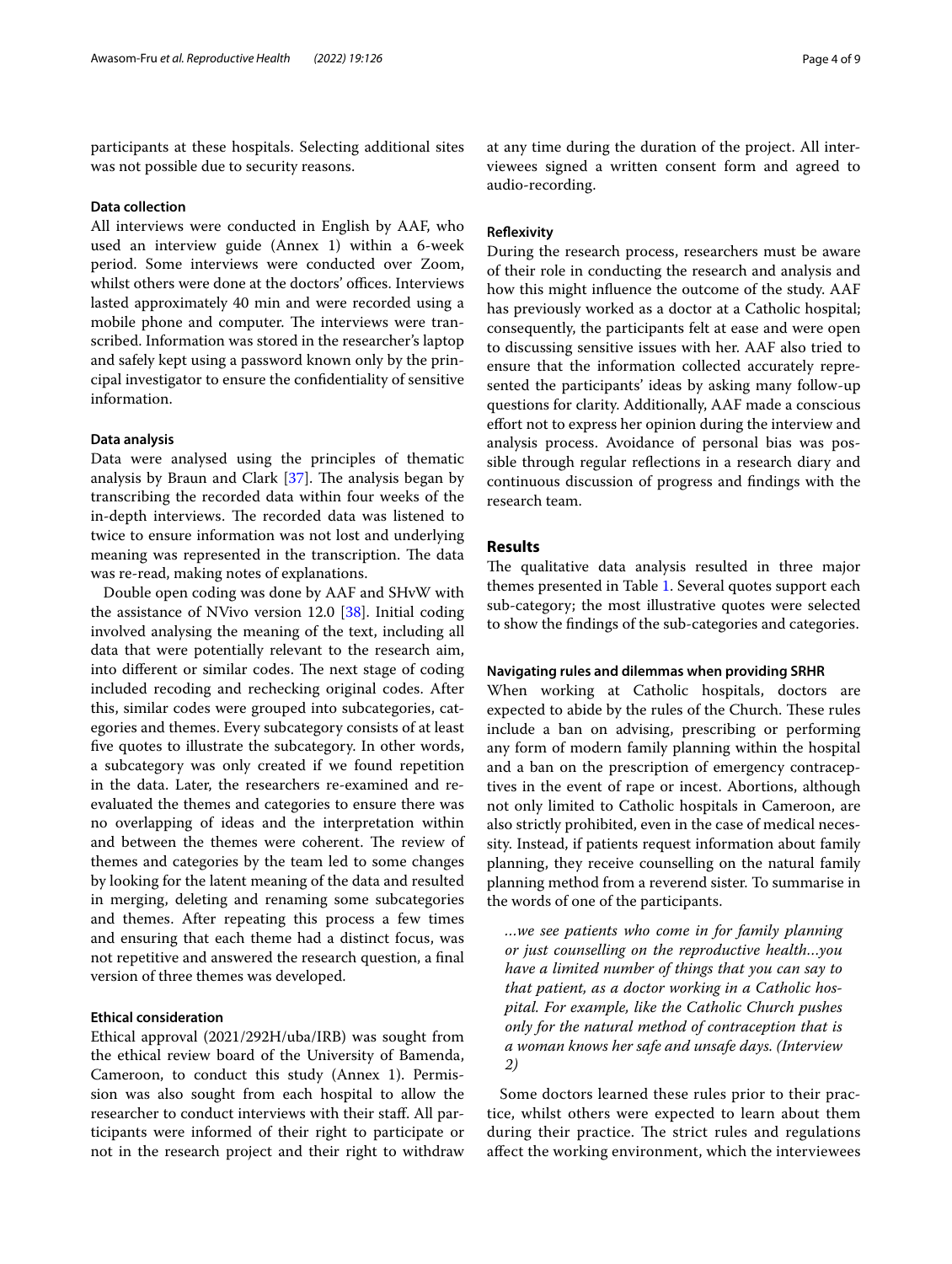#### <span id="page-4-0"></span>**Table 1** Summary of themes, categories and sub-categories

| <b>Theme</b>                                           | Category                                                                                 | Sub-category                                                                                                                                                                                                             |
|--------------------------------------------------------|------------------------------------------------------------------------------------------|--------------------------------------------------------------------------------------------------------------------------------------------------------------------------------------------------------------------------|
| Navigating rules and dilemmas when provid-<br>ing SRHR | Rules<br><b>Dilemmas</b>                                                                 | Institutional rules: SRHR at Catholic hospital<br>Atmosphere of fear<br>Responsibility towards the patient and commu-<br>nity (people want SRHR services)<br>Responsibility towards the administration<br>Personal faith |
| Overcoming obstacles to providing SRHR care            | Negotiating with multiple partners to find solutions<br>Doctors put patients first       | Administration agreeing to some procedures<br>Partnership with other hospitals or organisations<br>Referring patients<br>Advising patients<br>Providing SRHR care in secret                                              |
| Poor SRHR and outcomes                                 | Unfortunate effects of conflict<br>Unsatisfactory SRHR care<br>Tragedies and abandonment | Patient overload<br>Poor post-rape care<br>Missed opportunities<br>Crisis effects                                                                                                                                        |

describe as an environment of fear from the religious hierarchy.

*…I know many health personnel who shy away from interaction with the hierarchy. ... There is this fear. You're working with fear…. (Interview 1)*

This environment of fear influences practice regarding SRHR. Doctors must navigate rules from the administration, best practices in medicine, what is best for their patients, as well as their own beliefs, which constantly leads to dilemmas.

*… it's very difcult to observe everything as a Catholic or everything as a medical doctor. So, you have to join between the two and know what is good for the patient. (Interview 3)*

The doctors described receiving constant demands and desperate requests from patients who need SRHR care and are unaware that these services are not provided at Catholic hospitals. These demands primarily concerned emergency contraceptives in young adults and sterilization for women with multiple children. For example, where a woman with multiple previous caesarean sections needed sterilization, the doctor felt that rejecting assistance could lead to subsequent highrisk pregnancies and even death. These situations were troubling for many doctors interviewed in this study, especially those who were Catholics, when trying to fnd a balance between their faith and moral duties to the patient.

*It makes it difcult, you know, when you see someone who is in need, you see patients, and because of some rules, you cannot cater to the patient. There is this saying that the patient is the king. So, do you tell the king, 'Sorry, I cannot serve you?' (Interview 4)*

## **Overcoming obstacles to providing SRHR care**

Nevertheless, despite the regulations regarding SRHR provision at Catholic hospitals, doctors fnd ways to navigate these challenges and provide services to the best of their abilities. Three ways of doing so emerged from the data analysis.

Firstly, doctors opt to refer patients to government hospitals or other hospitals that offer SRHR services they cannot. Some Catholic hospitals were against referrals but had no way to monitor referrals by doctors since these were done during consultations, whilst other Catholic hospitals considered referral an appropriate alternative.

The truth is that we are there for the patient. And *if the hospital has a policy that they don't permit this contraceptive to be ofered here. But you see that that patient needs it. So, I advise the patient that this is where you can get it, and this is where you can get a better management. (Interview 2)*

Doctors would also refer victims of sexual violence to non-governmental or international organisations that provide emergency contraceptives. In the words of one of the interviewees:

The Church says you should not give the patient *(emergency) contraception, but it doesn't say whether you should tell them about the availability of contraception. So, there's this grey area that you can manoeuvre. I can tell her that we cannot give, but you can go somewhere … it boils down to their choice whether they want to have it or not. (Interview 8)*

Secondly, doctors have managed to cooperate with the Catholic hospital administration to assist patients. If the doctors are able to demonstrate a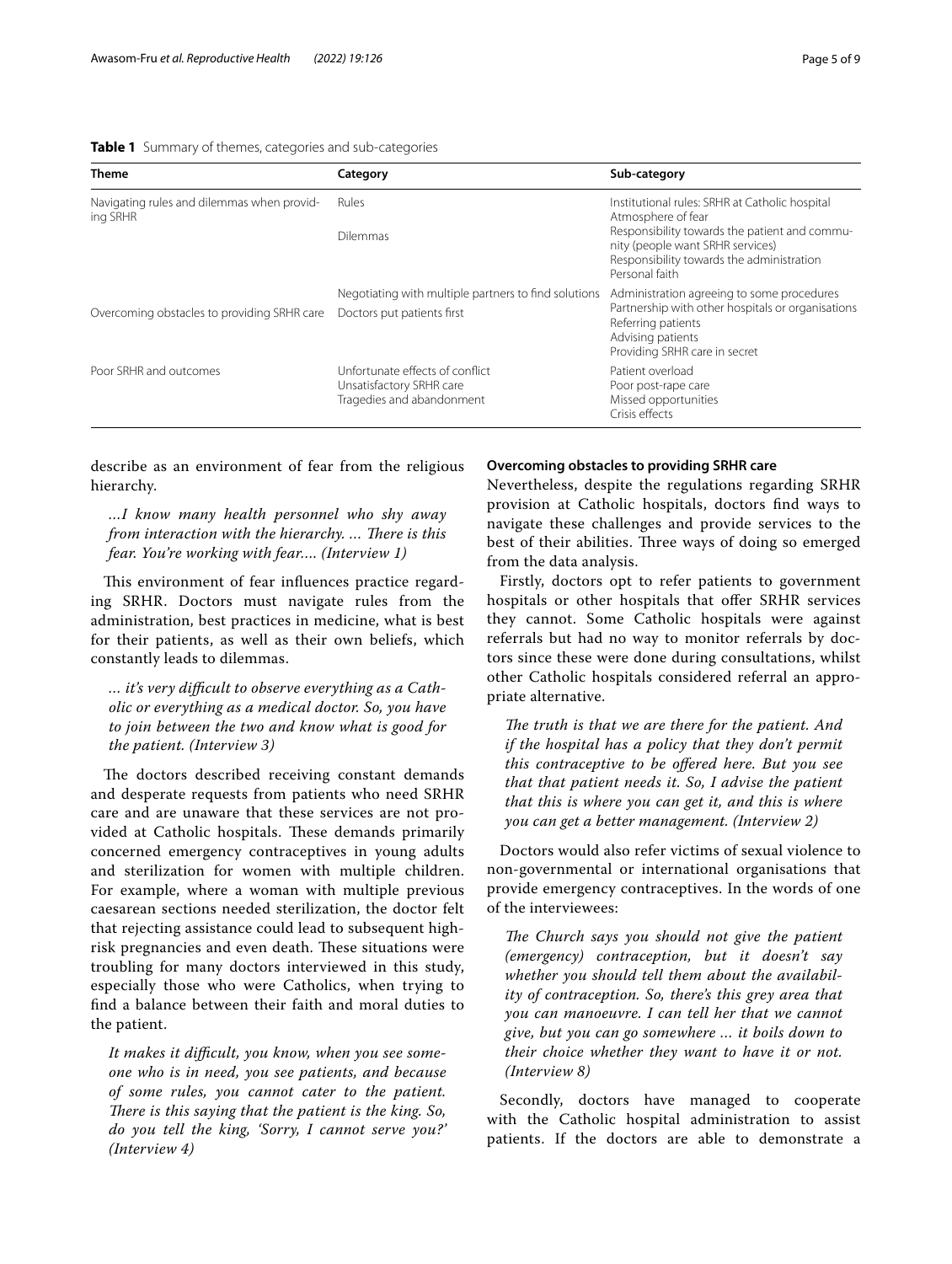potential direct risk to a woman's life if an intervention is not done, some administrations agree to allow some interventions.

*I've had a patient that has had an ectopic pregnancy on an intrauterine device. For the case of ectopic pregnancy, she was 46 years, and she wanted to stop having children. …So, in that case, I had to operate. And because of that, I advised the institution that it was better for us to do the tubal ligation [female sterilization]. After several conversations, they fnally accepted. (Interview 5)*

However, such approval was highly dependent on the administration involved, as some of them denied such requests.

A third way to overcome challenges was repeatedly described as how doctors put patients frst and provided SRHR without the involvement of their institutions. In other words, they would break the rules to help a patient. In some instances, the doctors and their colleagues discussed ways to assist patients. This help came in the form of performing procedures within the hospital milieu in secrecy, advising patients on all the options available for any SRHR services and/or referring patients to hospitals where doctors knew the patients could receive appropriate care.

*You know, we have our own code. In as much as you are in a held institution, we have our small community as doctors where we have situations we frst of all discuss among ourselves as doctors. (Interview 3)*

Moreover, doctors mentioned that they mostly avoid confict surrounding this topic and get on with their role as doctors.

*You have to maybe act like you agree with the hierarchy, but deep down, you're the person in contact with the patient. (Interview 10)*

## **Poor SRHR care and outcomes**

Even though doctors do their best to address SRHR needs at Catholic hospitals, they describe a high unmet need, suboptimal SRHR care and dangerous practices in the region afected by confict.

Doctors describe a remarkably high unmet need for SRHR services which has worsened during the crisis in the North-West region, frstly because of less available functional hospitals, overcrowding of existing hospitals, and impoverishment of people due to the confict who are desperate to receive health care.

 $...$ *the crisis has made everything worse. The people here don't have any money to pay for bills. It's not*  *even safe for them to go to the farm to earn a living. Many of them in the other villages ran away, including myself. All the hospital staf left. I heard my previous hospital is now a hiding spot for the fghters. It's very complicated. (Interview 2)*

With increased demand for and reduced access to health care, doctors describe several missed opportunities where women could prevent more unwanted pregnancies, such as immediately after delivery of a baby or post-rape. The doctors believe that the availability of postnatal counselling for family planning could prevent the observed early repeated pregnancies.

*Women are already pregnant again when they come to vaccinate their babies at eight weeks old. But now, you cannot do anything about it in the hospital. (Interview 9)*

Moreover, even in cases where referrals could be seen as an option, doctors are concerned about missed opportunities for care due to the referrals they sometimes make for modern family planning, especially in times of conflict. The distance to the other hospitals, long waiting times and limited availability of contraceptives begs the question of whether patients get access to these services despite referrals. This limited access to contraceptives becomes even more frustrating when it comes to appropriate post-rape care, which is time-dependent.

*… after rape, there's a timeframe in which you need to take the medication, so when they come to us, by the time we've done all the tests, talked to them, made them feel better, and referred them to pharmacy, it takes a very long time. Sometimes they don't even want to leave when they come to the hospital; they spend hours and hours crying, and we might have to fnd a family member who will need to go and buy the medications. If it [emergency contraception] was readily available, something that the moment they come, and they've been raped, that's the frst they should take because it depends on the hours, right..Yeah, I wish I really used to feel like we could have done more. (Interview 7)*

Doctors further describe challenges around providing SRHR care in secrecy. This poses a problem, especially regarding recording the patient medical history. In extreme cases, doctors exaggerate or falsify medical records to justify reasons to provide some services such as sterilization. At other times, they carry out procedures and do not record them in the fle to avoid getting caught by the administration.

*Yeah, they had like, for example, there are cases where because there are some reverend sisters [nuns*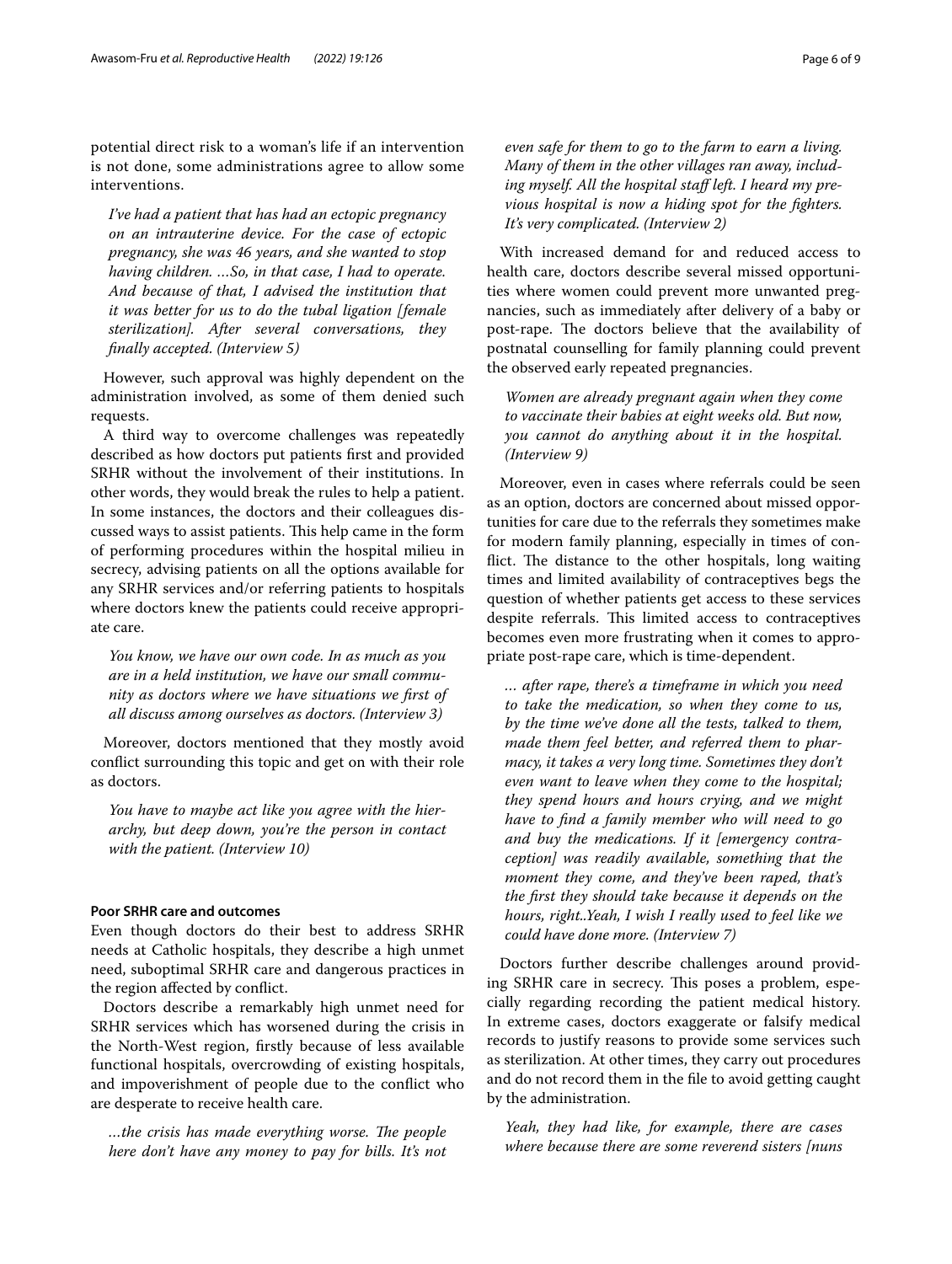*in charge of the hospital] who, when they are present in the theatres, know exactly what we're doing. And the woman really, really wants bilateral tubal ligation [female sterilization]. So, we just discuss with our colleagues and discuss with a patient, and we'll be like, okay, you said you had three surgeries. Just say you have four surgeries; we would write that in your book so that the sisters can allow us to do this for you. (Interview 8)*

Doctors further describe challenges in managing the implications of improvising and bending the rules. For example, what if a patient changes their mind and decides to report their covert activities to the administration? Moreover, doctors have to communicate with each other to ensure continuity of care, especially since medical records cannot include certain information.

*… the rest of us have to know what was done because we sometimes follow up the same patient. We need to have the same language in front of the sisters, right, so we don't tell one sister something, and then other doctors say actually, this patient didn't go through this procedure, and you get in trouble. (Interview 6)*

The doctors explain that the consequences of not being able to provide SRHR freely are not always optimal. It can lead to anger and frustrations during work, especially if a patient loses their life over a preventable cause.

There was an incident that happened with a girl *who was pregnant. She was about 19 years old and wanted to do a pregnancy test. Unfortunately for her, there was a reverend sister there; she did a test. The reverend sister refused to tell her the results and told her to call her parents. So, this girl refused to make the call, got desperate and left … I don't know what she did… this lady came back to the hospital about a week later and had developed sepsis... she had an unsafe abortion… And we couldn't save her life. (Interview 10)*

## **Discussion**

This study focuses on the experience and perceptions of doctors in providing sexual and reproductive health care in Catholic hospitals in confict-afected areas in Cameroon. The findings echo previous literature pointing to the challenges in the provision of SRHR at faith-based health providers [\[39](#page-8-31), [40\]](#page-8-32). For example, a reproductive health programme in Burkina Faso examined the efect of faith-based actor engagement on gender inequality and health; it was found that the faith-based actors did not provide condoms [\[41\]](#page-8-33). Moreover, in the context of the studied community, it is socially acceptable for men to have extra-marital affairs, but not women. The faithbased actors do not account for these gender imbalances, which leave women more vulnerable to unwanted pregnancies and sexually transmitted infections, including HIV/AIDS [\[41](#page-8-33)].

This study further shows that doctors disagree with strict hospital policies about SRHR and continually face dilemmas where they must balance the needs of the patients, regulations of the hospital and personal beliefs. Just as in other studies, health care workers in faith-based hospitals do not always agree with hospital policy and often face difficult ethical decisions in their patient management  $[40, 42, 43]$  $[40, 42, 43]$  $[40, 42, 43]$  $[40, 42, 43]$  $[40, 42, 43]$  $[40, 42, 43]$ . This sometimes causes them distress, especially when they feel the patient's outcome is a direct consequence of their actions [[44,](#page-8-36) [45](#page-8-37)].

One of the core fndings of this study is that doctors fnd ways to overcome the barriers to providing sexual and reproductive health services at Catholic hospitals. Whilst this is a promising fnding and arguably increases women's access to the services they need, there are many problems with the clandestine provision of sexual and reproductive health care. This is problematic in a setting where resources are scarce, and it takes time to fnd ways to provide the services without involving the administration  $[16]$  $[16]$ . It also complicates issues such as health record management, which could pose problems if postoperative complications emerge. Moreover, patient referral may be the solution doctors highlight, but given the transportation challenges in the North-West region and the insecurity linked to moving around, it is not likely that women are able to seek public services that offer the sexual health services they require [[25,](#page-8-19) [46](#page-8-38)].

Consequently, the fnding that doctors continuously observed poor sexual and reproductive health outcomes, including the inability to provide emergency contraception on time, the inability to advise young women on family planning, witnessing backstreet abortions and the consequences thereof, is not surprising-and similar to fndings in Cameroon [\[47](#page-8-39), [48](#page-8-40)].

The results from this study highlight that there is a treatment gap for SRHR needs and that Catholic values on SRHR undermines good quality SRHR care. This finding is important given that donors invest substantially in faith-based health providers in Cameroon [[20](#page-8-14), [22](#page-8-17)]. It is also a critical fnding due to the growing treatment gap resulting from enduring confict in the region. Whilst we do not argue for discontinuation of donor investment, we argue for more dialogue on this topic and exploration of solutions, particularly in times of confict where resources are scarce and SRHR needs are especially high. For example, referrals appear to be an acceptable solution (although not always) for Catholic hospitals. However, these referrals are expensive, not systematic and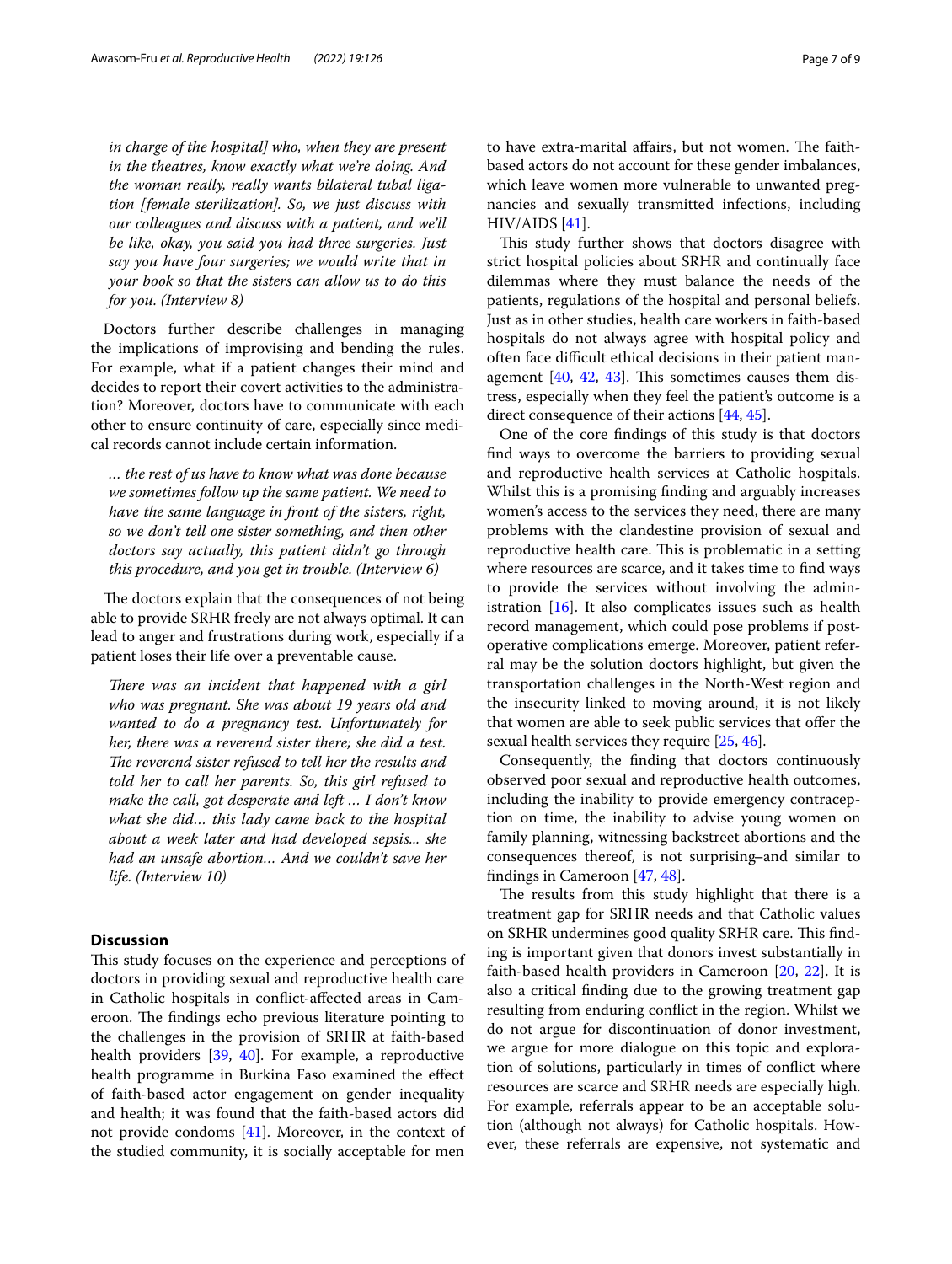without follow-up. Systematic and specifc collaborations between Catholic and public hospitals or between Catholic hospitals and non-governmental actors that provide services such as emergency rape care should be encouraged. We also suggest that doctors receive guidance and support on facing dilemmas at the interface between religion and medicine as described in this study as part of their medical education.

A further important fnding is that despite the fact that the confict requires adaptation and responses to growing needs for women's health, the results in this study show that adaptation does not happen, and Catholic norms and values prevail. This is contrary to previous literature in which faith-based health care providers have shown to be more resilient in providing health care, especially during confict, and complement public sector activities [[27,](#page-8-41) [28](#page-8-42)]. A study conducted in Ghana, Malawi, DRC and Sudan, for example, showed that faith-based health care providers play a signifcant role in strengthening the health care system and are able to withstand the stress of crises [[38,](#page-8-30) [40](#page-8-32)]. The results from our study show that although Catholic hospitals are important in the context of a confict, they do not address specifc sexual and reproductive health needs of vulnerable women.

## **Limitation**

The limitation of this study is that we were only able to talk to 10 participants. We planned to talk to about 15 participants. However, the confict in the North-West region made it difficult to collect data. First, communication was limited due to electrical power cuts. Also, doctors' time for research was limited due to the high workload at understafed facilities, so it was considered unethical to continue to ask them for their time under challenging circumstances. Despite this limitation, we believe that saturation started to be reached at interview number eight; in other words, we saw the repetition of fndings in the interviews after only eight interviews.

## **Conclusion**

This study shows that doctors try to overcome barriers to providing sexual and reproductive health care at Catholic hospitals. However, doctors remain frustrated with treatment dilemmas, poor health outcomes, tragedies and missed opportunities for improved sexual and reproductive health care. Women further lose out to urgently needed sexual and reproductive health services. The findings from this study show that innovative solutions need to be evaluated to address both doctors' difficult positions and missed opportunities for much-needed sexual and reproductive health care, particularly in confictafected areas.

#### **Abbreviations**

SRH: Sexual and reproductive health; SRHR: Sexual and reproductive health rights; RH: Reproductive health; SDG: Sustainable development goals; FBPs: Faith-Based Organizations; WHO: World Health Organization; SSA: Sub-Saharan Africa; HIV/AIDS: Human immune deficiency virus/acquired immune deficiency syndrome.

#### **Acknowledgements**

Special thanks and appreciation to all the doctors in the various hospitals who participated in this research.

#### **Author contributions**

AAF wrote the background, methods, conducted the interviews, transcribed, and analyzed the data and contributed to results and discussion. MDS revised the background, methods, results and discussions. ECL revised the background, methods, results and discussion. SHW analyzed the data and wrote the results and discussion and revised the background and methods. All the authors have read and approved the manuscript.

#### **Funding**

Open access funding provided by Uppsala University. No funding associated.

#### **Availability of data and materials**

The datasets generated and/or analyzed during the current study are not publicly available due sensitive nature of contents and confdentiality but are available from the corresponding author on reasonable request.

## **Declarations**

#### **Ethics approval and consent to participate**

Ethical approval (2021/292H/uba/IRB) was sought from the Ethical review board of the University of Bamenda, Cameroon to carry out this study.

#### **Consent for publication**

NA.

#### **Competing interests**

The authors declare there was no competing interest.

#### **Author details**

<sup>1</sup> SWEDESD - Sustainability Learning and Research Centre at the Department of Women's and Children's Health, Uppsala University, Uppsala, Sweden.<br><sup>2</sup> Department of Geography, University of Bamenda, Bamenda, Gameroo <sup>2</sup> Department of Geography, University of Bamenda, Bamenda, Cameroon.<br><sup>3</sup> Department of Global Bublic Hoalth. Karolinska Institutet, Stockholm. <sup>3</sup> Department of Global Public Health, Karolinska Institutet, Stockholm, Sweden. 4 Department of Women and Childrens Health, Karolinska Institutet, Stockholm, Sweden.

## Received: 12 January 2022 Accepted: 8 May 2022 Published online: 28 May 2022

#### **References**

- <span id="page-7-0"></span>1. Ravindran TKS, Govender V. Sexual and reproductive health services in universal health coverage: a review of recent evidence from low- and middle-income countries. Sex Reprod Health Matters. 2020;28(2):1779632.
- <span id="page-7-1"></span>2. Glasier A, Gülmezoglu AM, Schmid GP, Moreno CG, Van Look PF. Sexual and reproductive health: a matter of life and death. The Lancet. 2006;368(9547):1595–607.
- <span id="page-7-2"></span>3. Say L, Chou D, Gemmill A, Tunçalp Ö, Moller A-B, Daniels J, et al. Global causes of maternal death: a WHO systematic analysis. Lancet Glob Health. 2014;2(6):e323–33.
- <span id="page-7-3"></span>4. Bielefeld W, Cleveland WS. Defining faith-based organizations and understanding them through research symposium. Nonproft Volunt Sect Q. 2013;42(3):442–67.
- <span id="page-7-4"></span>5. WHO|Faith-based organizations play a major role in HIV/AIDS care and treatment in sub-Saharan Africa [Internet]. WHO. World Health Organization; [cited 2021 Apr 29]. Available from: [https://www.who.int/media](https://www.who.int/mediacentre/news/notes/2007/np05/en/) [centre/news/notes/2007/np05/en/](https://www.who.int/mediacentre/news/notes/2007/np05/en/).